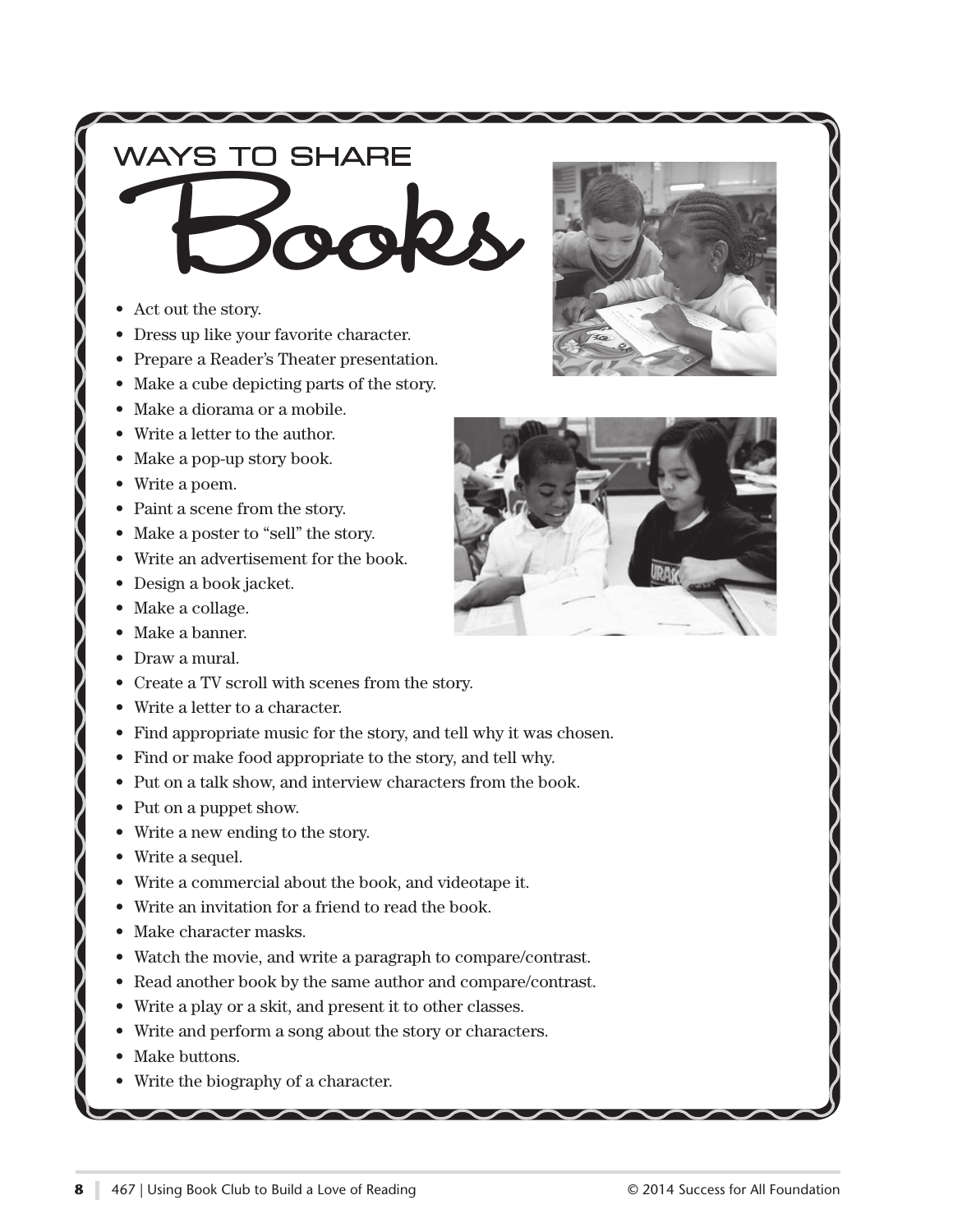# Ways to Share Books continued

- Create a timeline of the events of the book. Create a timeline of the events of the book.
- Create a poster with facts learned from the book and illustrations (nonfiction books).
- Create a bookmark with information about the story.
- Draw a picture of a favorite scene from the book.
- Design a trading card with information about the book (or about the individual if reading a biography), or design a set of trading cards for the characters in a book. Be sure to include a picture on the card!
- Create a scrapbook for a character. (This could be created on a computer using clip art, photos, or other artwork.)
- Write a profile about a character that includes odd facts about, or opinions of, the character, such as favorite quotes, favorite music, strangest thing that ever happened to him or her, best day, favorite or least favorite food, places travelled, most memorable event, etc.
- Draw a caricature of a character from the book.
- Prepare a box report using a tissue box, cracker box, or other box. Use the sides of the box to describe story elements such as plot, characters, setting, etc., or, for nonfiction books, write facts you learned. Be sure to include the author, title, and some illustrations.
- $\bullet$  Assemble a paper bag report. Illustrate the outside of the bag with scenes from the book and the book title and author. Fill the inside of the bag with artifacts relating to the story or cards that describe the story elements.
- Sculpt a figure or figures that depict a scene from the story. Sculpt a figure or figures that depict a scene from the story.
- Make a list of a character's top ten favorite songs, books, movies, or television shows. Make a list of a character's top ten favorite songs, books, movies, or television shows.
- Draw a comic strip or anime based on the events in the book. Draw a comic strip or anime based on the events in the book.

 $\sqrt{2}$ 

- Develop a board game based on the book. Develop a board game based on the book.
- Write a top ten list of the most important Write a top ten list of the most important things you learned from the book. things you learned from the book.
- $\bullet\,$  Pretend that you are a reporter, and write a news story about something happened in the book. that happened in the book.
- Make a list of predictions for the main Make a list of predictions for the main characters in the book. Predict where characters in the book. Predict where they will be in ten or twenty years. they will be in ten or twenty years.
- Draw a map of the places depicted in the Draw a map of the places depicted in the book. Be sure to include a legend and book. Be sure to include a legend and key for the map. key for the map.

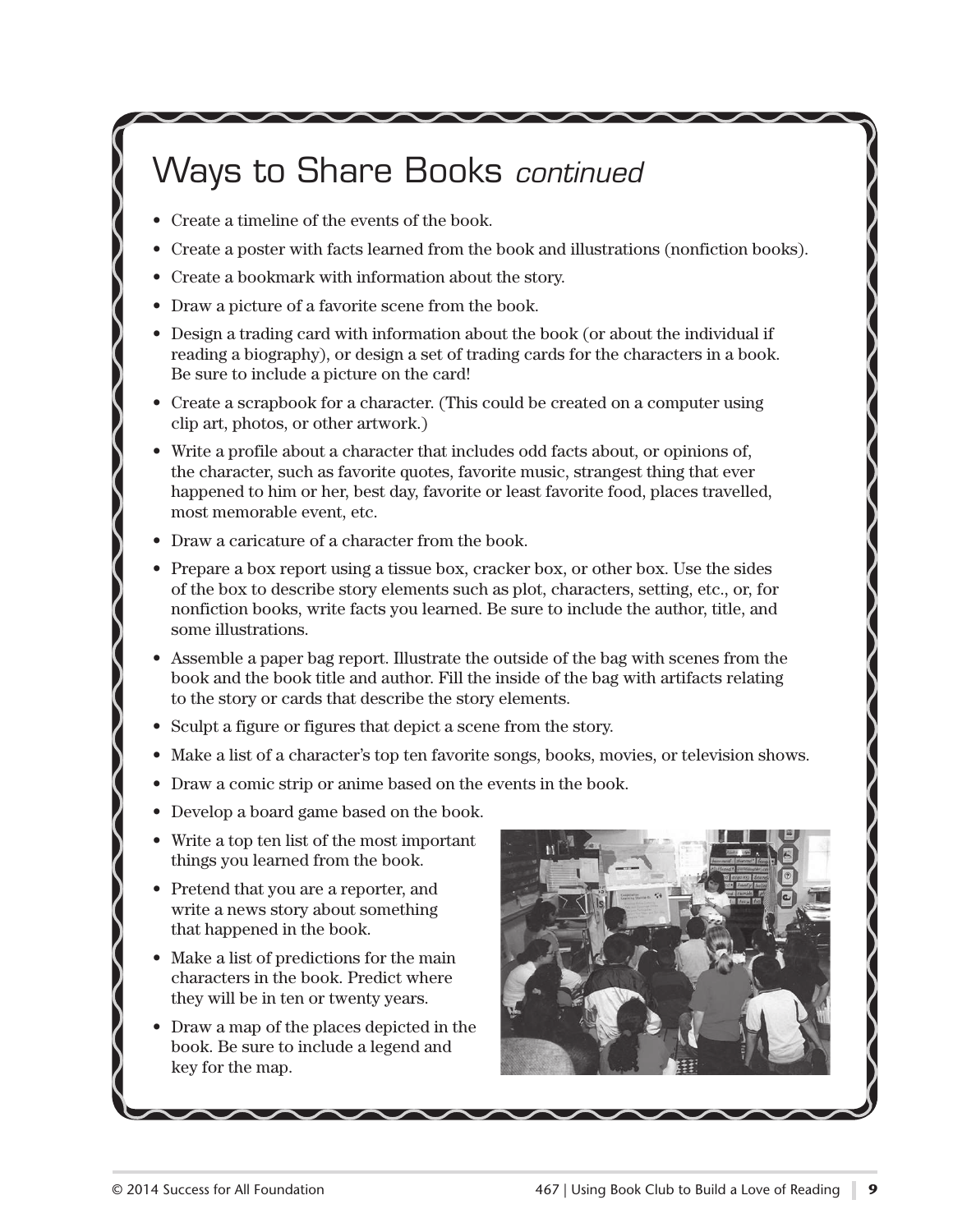### **Ideas and Resources for Integrating Technology into Book Club Projects**

### **General Ideas for Incorporating Technology into Projects:**

- Design flyers, book jackets, or other write-ups with word processing software such as Microsoft Word or desktop publishing software. Incorporate graphics and clip art as appropriate.
- Put together a multimedia presentation using PowerPoint slides or HyperStudio stacks. Multimedia can be used for book reviews, story maps, sequence chains or summaries, illustrations, character family trees, movie trailers, or advertisements. The students can add narration and/or music for more punch.
- Create podcasts of book reviews or book responses. Podcasts are typically audio files that can be downloaded to either an iPod or a computer. Some podcasts also utilize video. A user retrieves or subscribes to podcasts through iTunes or another host site and listens to or views the file contents. An iPod is not required; the iTunes software can be downloaded and used on both PCs and Macintosh computers. To create podcasts, the students and teachers must first work together to outline suggested criteria for content or other ideas for podcasts. Then the students create podcasts of book reviews or other audio/video files using one of several tools for creating podcasts. Several podcasting programs are available online; the latest version of HyperStudio, mentioned below, also contains tools for creating podcasts. The students could play the podcast as part of their presentation. If podcasting is completely new to you, don't worry. It's likely that your students will know how to create podcasts!
- Blog. If kids would prefer to write, create a class or even schoolwide blog with book recommendations. Kids can post their suggestions during technology class or during reading or writing class time. There are many blogging resources, including blogger.com, typepad.com, or wordpress.com.
- Post online. Many online booksellers offer patrons the opportunity to review books. Encourage your students to share their thoughts about books online.

#### **Software Packages:**

**PowerPoint** (Macintosh or PC) is available from Microsoft as part of Office Suite. PowerPoint enables students and teachers to put together slide shows for visual demonstrations and presentations. (http://office.microsoft.com/powerpoint)

**HyperStudio** (Macintosh or PC) is a multimedia software package that combines text, graphics, animation, sound clips, and more. HyperStudio also offers support for podcasting. (http://www.mackiev.com/hyperstudio/index.html)

**KidPix 3D** (Macintosh or PC) is another popular presentation and graphics software package geared toward school children. Kids can create a variety of files that can be printed or uploaded to an iPod or other MP3 player or presented on the computer. (https://www.mackiev.com/kidpix/index.html)